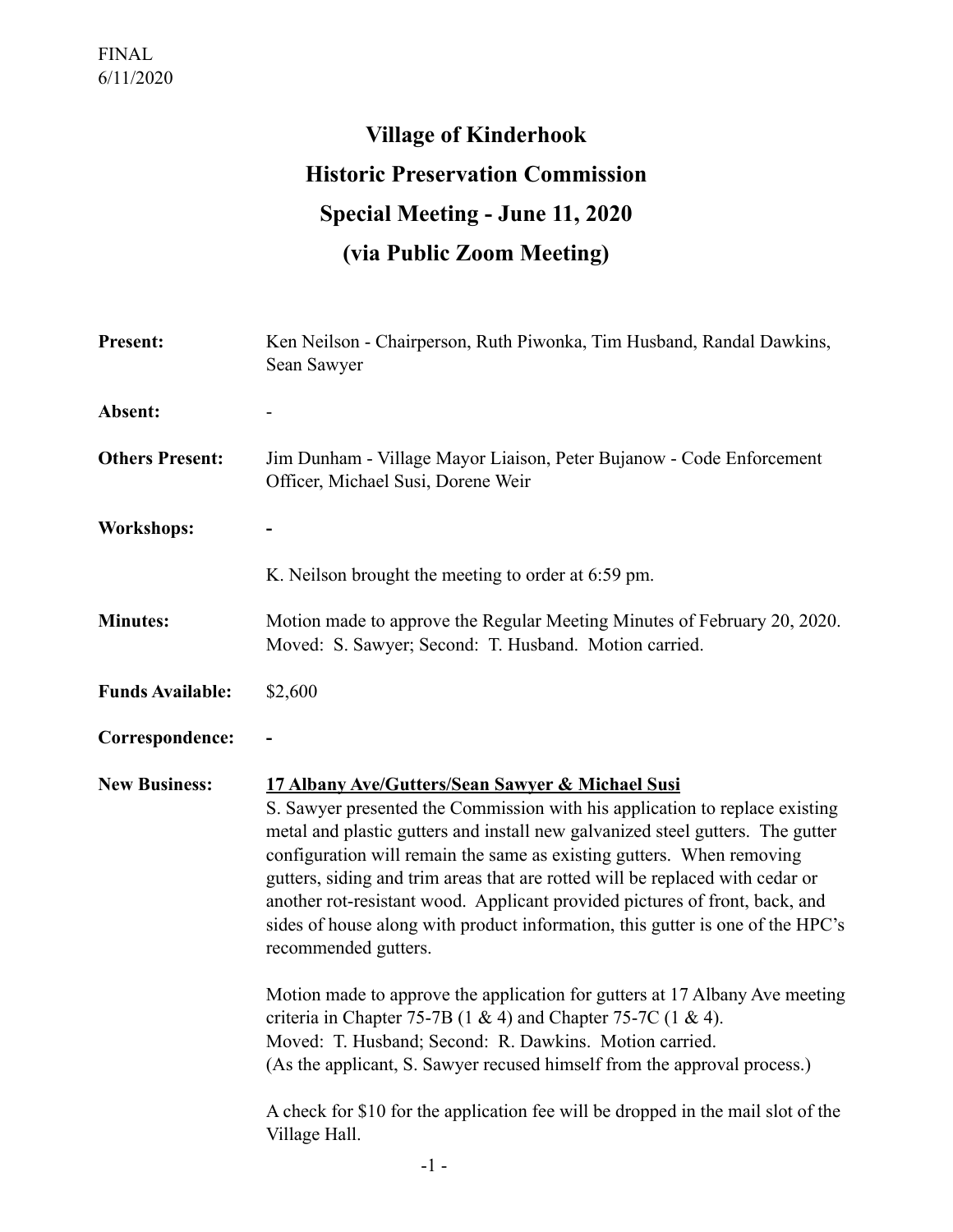## **Other: Chapter 75 "Landmarks and Historic Districts in the Village of Kinderhook"**

 Discussion was had on Chapter 75 as a result of K. Neilson's previously sent email proposing language changes to Chapter 75 after his extensive research with code language used by other cities.

## *Email excerpt:*

 *"This one would have to be added: - "Exterior Environmental Features" – Means all those aspects of the landscape or the development of a site which affect the historic character of the property.* 

*This one could replace our definition of Alter: - "Material Change in Appearance" – Means a change that will affect either the exterior architectural or environmental features of a historic property or any building, structure, site, object, landscape feature or work of art within a historic district, such as:* 

- *1. A reconstruction or alteration of the size, shape or facade of a historic property, including relocation of any doors or windows or removal or alteration of any architectural features, details or elements;*
- *2. Demolition or relocation of a historic structure*
- *3. Commencement of excavation for construction purposes; or*
- *4. The erection, alteration, restoration of any building or other structure within a historic property or district, including walls, fences, steps and pavements, or other appurtenant features."*

 Discussion continued with definition of "structure" as it relates to pavement, walkways, driveways, concrete, slab, pea stone. R. Piwonka noted "structure" definition for HPC code vs Zoning code are viewed differently. The HPC code for "structure" is more defined and she recommended if any changes are made to the HPC code, those changes should be even more specific. K. Neilson suggested creating a list of acceptable coverings that are specifically defined. Discussion with the Village Attorney may be needed. Shrubs, potted plants, types of screening, permanency, paint color choices were also discussed. Americans with Disabilities Act (ADA) compliance is another consideration when reviewing existing code.

 K. Neilson requested all Commission members review, research, and send proposed language modification for structure definition to him and he'll discuss with Village Attorney prior to our next meeting.

 Once language changes for Chapter 75 have been approved by the Commission, they will be forwarded to the Village Board for a Public Hearing.